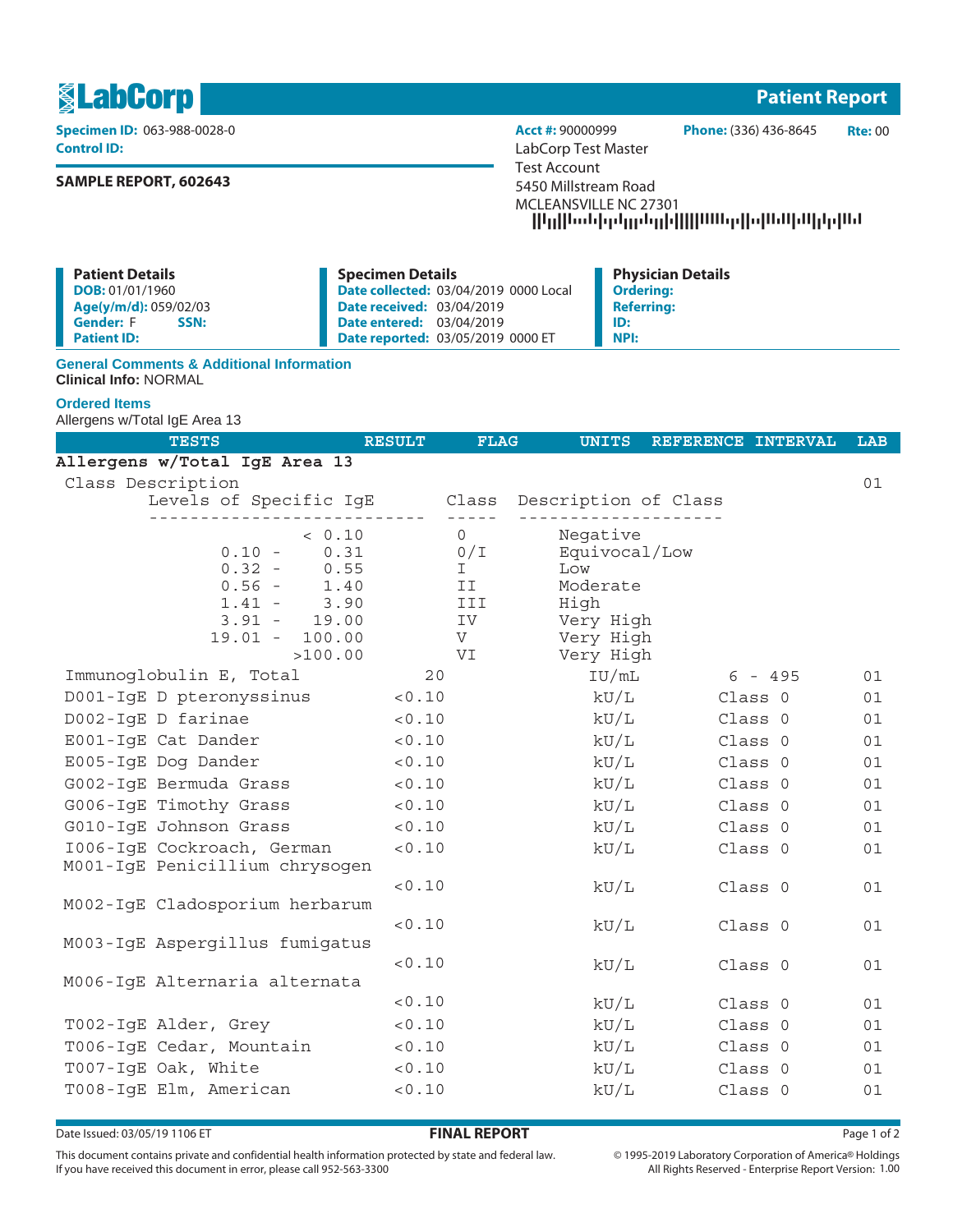| <b>ElabCorp</b>                                                                |                    |             |              | <b>Patient Report</b>                                                |     |
|--------------------------------------------------------------------------------|--------------------|-------------|--------------|----------------------------------------------------------------------|-----|
| Patient: SAMPLE REPORT, 602643<br><b>DOB:</b> 01/01/1960<br><b>Patient ID:</b> | <b>Control ID:</b> |             |              | Specimen ID: 063-988-0028-0<br>Date collected: 03/04/2019 0000 Local |     |
| <b>TESTS</b>                                                                   | <b>RESULT</b>      | <b>FLAG</b> | <b>UNITS</b> | <b>REFERENCE</b><br><b>INTERVAL</b>                                  | LAB |
| T009-IqE Olive Tree                                                            | < 0.10             |             | kU/L         | Class 0                                                              | 01  |
| T010-IqE Walnut                                                                | < 0.10             |             | kU/L         | Class 0                                                              | 01  |
| T014-IqE Cottonwood                                                            | < 0.10             |             | kU/L         | Class 0                                                              | 01  |
| T070-IqE White Mulberry                                                        | < 0.10             |             | kU/L         | Class 0                                                              | 01  |
| W001-IqE Raqweed, Short                                                        | < 0.10             |             | kU/L         | Class 0                                                              | 01  |
| W006-IqE Muqwort                                                               | < 0.10             |             | kU/L         | Class 0                                                              | 01  |
| W011-IqE Thistle, Russian                                                      | < 0.10             |             | kU/L         | Class 0                                                              | 01  |
| W014-IqE Piqweed, Common                                                       | < 0.10             |             | kU/L         | Class 0                                                              | 01  |
| E072-IqE Mouse Urine                                                           | < 0.10             |             | kU/L         | Class 0                                                              | 01  |

| 01 | - BN | LabCorp Burlington                         | Dir: Sanjai Nagendra, MD |
|----|------|--------------------------------------------|--------------------------|
|    |      | 1447 York Court, Burlington, NC 27215-3361 |                          |
|    |      |                                            |                          |

For inquiries, the physician may contact **Branch: 800-222-7566 Lab: 336-436-2762**

This document contains private and confidential health information protected by state and federal law.

If you have received this document in error, please call 952-563-3300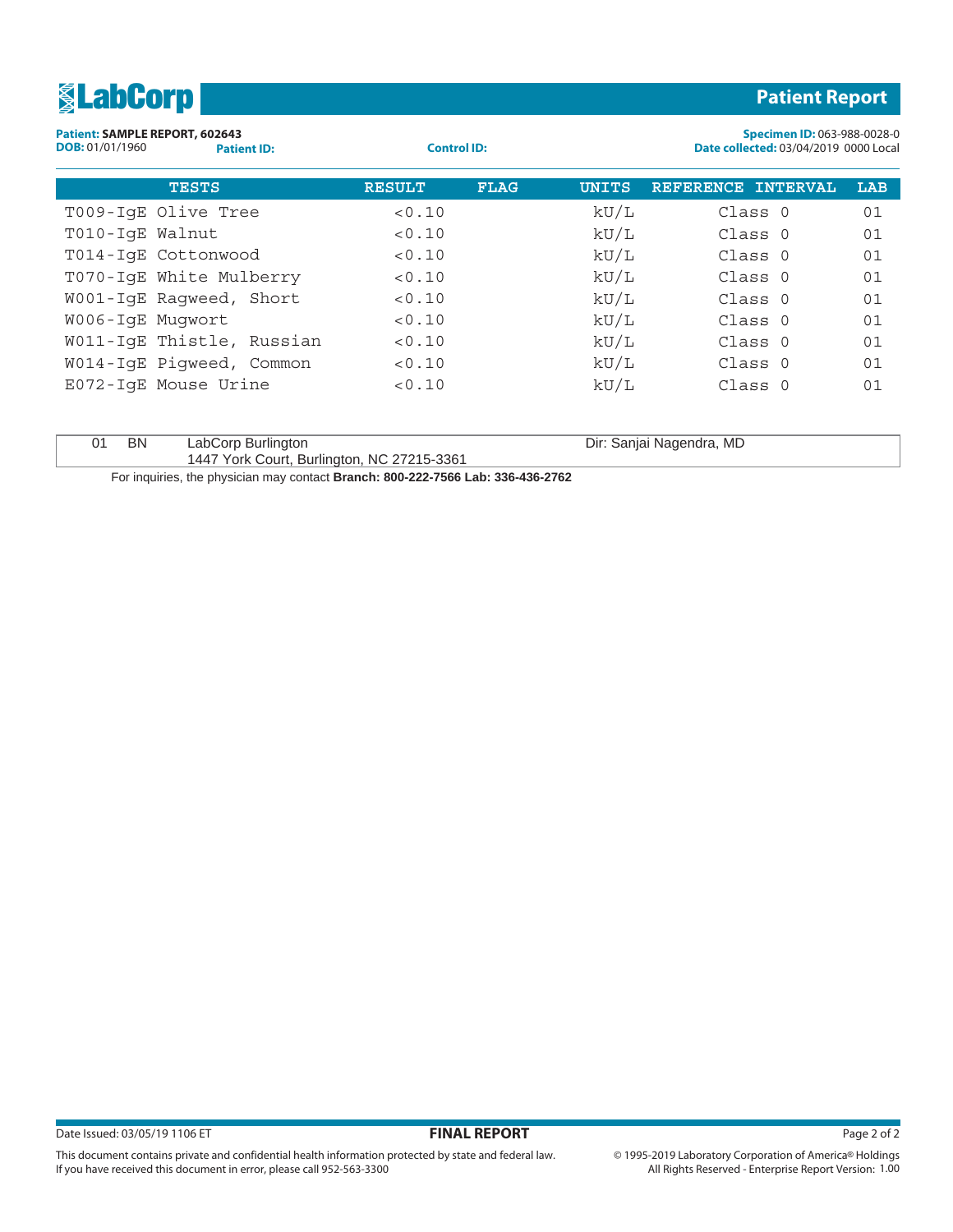1 **Patient Report**

**Control ID:** LabCorp Test Master

# **SAMPLE REPORT, 602643**

**Specimen ID:** 063-988-0027-0 **Acct #:** 90000999 **Phone:** (336) 436-8645 **Rte:** 00 Test Account 5450 Millstream Road MCLEANSVILLE NC 27301 --------------------

| <b>Specimen Details</b> | <b>Physician Details</b>                                                                                                                                        |
|-------------------------|-----------------------------------------------------------------------------------------------------------------------------------------------------------------|
|                         | <b>Ordering:</b>                                                                                                                                                |
|                         | <b>Referring:</b>                                                                                                                                               |
|                         | ID:                                                                                                                                                             |
|                         | <b>NPI:</b>                                                                                                                                                     |
|                         | <b>Date collected: 03/04/2019 0000 Local</b><br><b>Date received: 03/04/2019</b><br><b>Date entered: 03/04/2019</b><br><b>Date reported: 03/05/2019 0000 ET</b> |

### **General Comments & Additional Information Clinical Info:** ABNORMAL

## **Ordered Items**

Allergens w/Total IgE Area 13

| <b>TESTS</b>                                                 | <b>RESULT</b> | <b>FLAG</b>   | <b>UNITS</b>     | REFERENCE INTERVAL | <b>LAB</b> |
|--------------------------------------------------------------|---------------|---------------|------------------|--------------------|------------|
| Allergens w/Total IgE Area 13                                |               |               |                  |                    |            |
| Class Description                                            |               |               |                  |                    | 01         |
| Levels of Specific IgE Class Description of Class            |               | $- - - - - -$ |                  |                    |            |
| < 0.10                                                       |               | $\Omega$      | Negative         |                    |            |
| 0.31<br>$0.10 -$                                             |               | 0/I           | Equivocal/Low    |                    |            |
| $0.32 -$<br>0.55                                             |               | $\mathbf{I}$  | Low              |                    |            |
| $0.56 - 1.40$<br>$1.41 -$<br>3.90                            |               | II<br>III     | Moderate<br>High |                    |            |
| $3.91 - 19.00$                                               |               | IV            | Very High        |                    |            |
| $19.01 - 100.00$                                             |               | V             | Very High        |                    |            |
| >100.00                                                      |               | VI            | Very High        |                    |            |
| Immunoglobulin E, Total                                      | 1650          | High          | IU/mL            | $6 - 495$          | 01         |
| D001-IgE D pteronyssinus 3.45 Abnormal kU/L                  |               |               |                  | Class III          | 01         |
| D002-IgE D farinae                                           |               | 2.45 Abnormal | kU/L             | Class III          | 01         |
| E001-IqE Cat Dander                                          | < 0.10        |               | kU/L             | Class 0            | 01         |
| E005-IgE Dog Dander                                          | < 0.10        |               | kU/L             | Class 0            | 01         |
| G002-IgE Bermuda Grass                                       |               | 0.23 Abnormal | kU/L             | Class $0/I$        | 01         |
| G006-IgE Timothy Grass                                       | 0.64 Abnormal |               | kU/L             | Class II           | 01         |
| G010-IgE Johnson Grass                                       |               | 0.33 Abnormal | kU/L             | Class I            | 01         |
| 1006-IgE Cockroach, German<br>M001-IgE Penicillium chrysogen |               | 0.75 Abnormal | kU/L             | Class II           | 01         |
|                                                              | < 0.10        |               | kU/L             | Class 0            | 01         |
| M002-IgE Cladosporium herbarum                               |               |               |                  |                    |            |
|                                                              | < 0.10        |               | kU/L             | Class 0            | 01         |
| M003-IqE Aspergillus fumigatus                               |               |               |                  |                    |            |
| M006-IgE Alternaria alternata                                | < 0.10        |               | kU/L             | Class 0            | 01         |
|                                                              |               | 0.63 Abnormal | kU/L             | Class II           | 01         |
| T002-IgE Alder, Grey                                         | < 0.10        |               | kU/L             | Class 0            | 01         |
| T006-IgE Cedar, Mountain                                     | 0.10          |               | kU/L             | Class 0            | 01         |
| T007-IgE Oak, White                                          | < 0.10        |               | kU/L             | Class 0            | 01         |
| T008-IqE Elm, American                                       | < 0.10        |               | kU/L             | Class 0            | 01         |
|                                                              |               |               |                  |                    |            |

Date Issued: 03/05/19 1106 ET **FINAL REPORT** Page 1 of 2

This document contains private and confidential health information protected by state and federal law. If you have received this document in error, please call 952-563-3300

 $\circledcirc$  1995-2019 Laboratory Corporation of America  $\circledcirc$  Holdings All Rights Reserved - Enterprise Report Version: 1.00